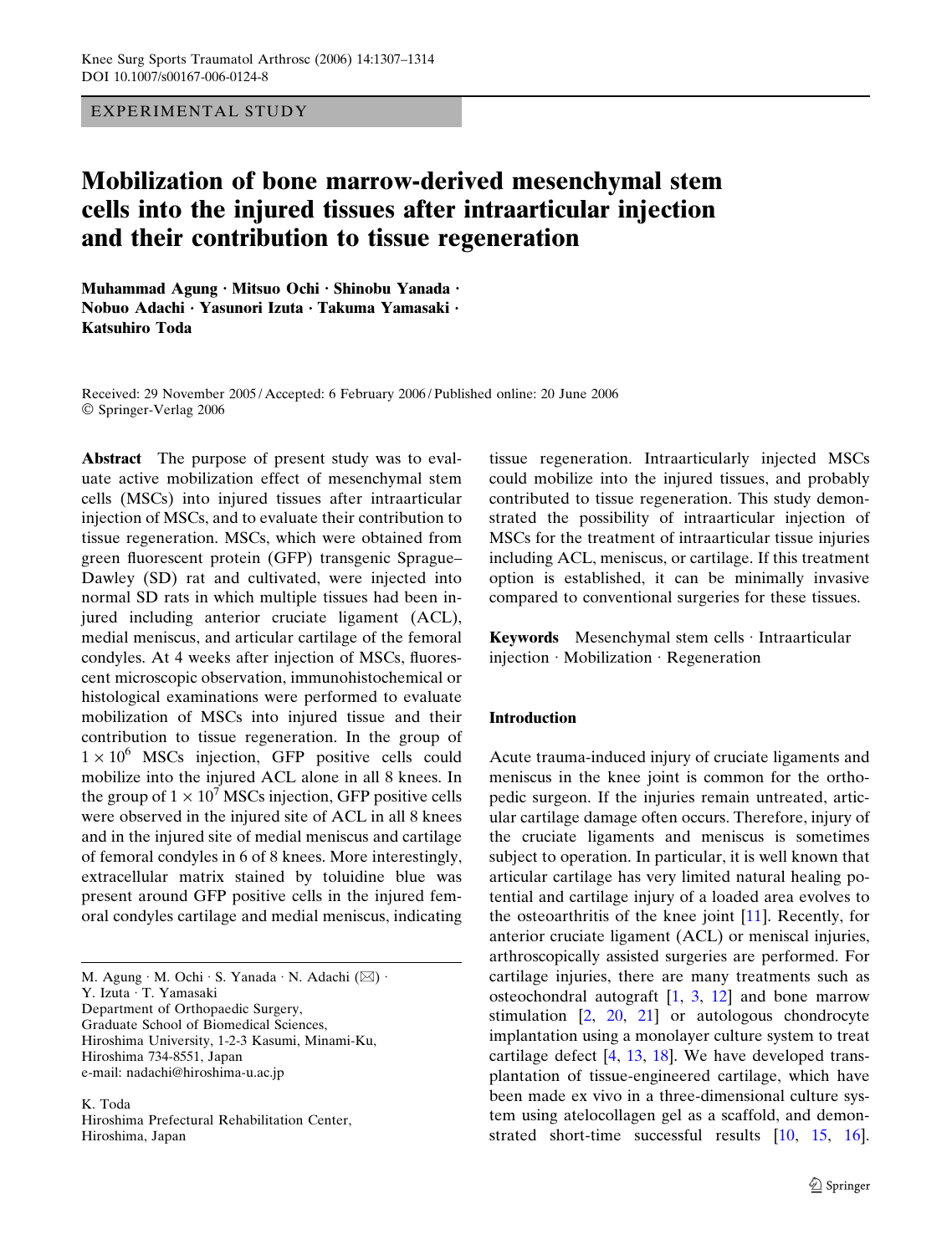However, each procedure for ACL, meniscus, or cartilage injuries has its own disadvantages with invasive surgery or anesthesia. If these intraarticular tissue injuries can be treated by the injection of so-called stem cells that can differentiate into various tissues, it can be less invasive treatment requiring less or no surgical procedures.

Currently, mesenchymal stem cells (MSCs) from bone marrow are well known to have a capacity to differentiate into various types of lineage such as cartilage, bone, and adipose tissue [[19\]](#page-7-0). There is significant interest in MSCs as cell sources of tissue engineering [[5\]](#page-7-0). More interestingly, when the organ is injured, transplanted bone marrow cells are mobilized into the injured organ to repair the organ [\[17](#page-7-0)]. Based on this fact, we hypothesized that intraarticularly injected MSCs can mobilize into the injured tissue and contribute to injured tissue regeneration.

The purpose of the present study was to evaluate the active mobilization effect of MSCs into injured tissues after intraarticular injection of MSCs, and to evaluate their contribution to tissue regeneration.

### Materials and methods

The research protocol of this experiment was reviewed and approved by the ethical committee of our university.

## Preparation of MSCs from Green rat

Eight-week-old male enhanced green fluorescent protein (GFP) definite expressed transgenic Sprague– Dawley (SD) rats (Green rat, Japan SLC Co., Ltd, Hamamatsu, Japan) were used for this study (Fig. [1-](#page-2-0) Aa). Most cells in the Green rat contain GFP and luminescence of these cells can be observed by a fluorescent microscope as long as the cells survive. If luminescence of cells is weak, we can also perform immunostaining for GFP. Therefore, it is quite easy to detect the GFP positive cells under a fluorescent microscope or with immunostaining when the GFP positive cells are grafted into a GFP negative rat.

Under intraperitoneal anesthesia with sodium pentobarbital (35 mg/kg), the proximal medial surface of each tibia was exposed through a small incision. Two milliliters of bone marrow was aspirated with a 23 gauge needle that was fastened to a 10-ml syringe containing 0.2 ml of heparin (1,000 units/ml). The aspirates were washed twice with Dulbecco's phosphate-buffered saline without calcium and magnesium

[PBS(–), Gibco, Grand Island, NY, USA] and centrifuged at 1,500 rpm for 5 min. The supernatant was discarded. The cells were suspended in culture media consisting of Dulbecco's modified Eagle's medium (DMEM) with 10% fetal bovine serum (FBS, Sigma-Aldrich Corp., St Louis, MO, USA) and penicillin– streptomycin–fungizone (Bio-Whittaker, Walkersville, MD, USA), and were seeded on 100-mm culture dishes and incubated in a humidified  $5\%$  CO<sub>2</sub>–95% air atmosphere at 37°C. The medium was first changed 5 days after culture and every 3 days thereafter. Ten to 14 days after incubation, the cells usually proliferated up to confluence. Then the adherent cells were released from the dishes by exposure to 0.25% trypsin and 0.02% EDTA, and rinsed twice with culture medium. The cells were counted in a hemocytometer and seeded at  $2 \times 10^5$  cells on each dish. Before the cells were approaching confluence again, the adherent cells were harvested with the same methods, then were detected the adherent MSCs on the culture dish, a fluorescent microscope (508 nm of wavelength, with activation at 489 nm of wavelength, Leica Microsystem AG, Wetzlar, Germany) was used. Finally, to use MSCs injection, the cells were suspended in saline at  $1 \times 10^7$  or  $1 \times 10^8$  cells/ml.

Chondrogenic differentiation of MSCs of Green rat

Before intraarticular injection of MSCs, the chondrogenic differentiation potential of MSCs of Green rat was investigated. A modified version of Johnstone's pellet culture system [[9\]](#page-7-0) was used to induce chondrogenesis. MSCs  $(2 \times 10^5 \text{ cells})$  were placed in a 15-ml polypropylene tube (Greiner BioOne, Frickenhausen, Germany) and centrifuged to form a pellet. The pellet was cultured at  $37^{\circ}$ C in a humidified atmosphere of 95% air and 5%  $CO<sub>2</sub>$  in 1 ml of chondrogenic medium containing high-glucose DMEM (Invitrogen, Carlsbad, CA, USA) supplemented with 10 ng/ml transforming growth factor (TGF)- $\beta$ 3 (Sigma, St Louis, MO, USA),  $10^{-7}$  M dexamethasone (Sigma, St Louis, MO, USA), 50 lg/ml ascorbic acid-2-phosphate sesquimagnesium salt (Sigma, St Louis, MO, USA),  $40 \mu g/ml$  L-proline (Nacalai tesque, Kyoto, Japan), ITS-A supplement (Invitrogen, Carlsbad, CA, USA; 10 µg/ml insulin, 6.7 ng/ml sodium selenite,  $5.5 \mu$ g/ml transferrin, 110  $\mu$ g/ml sodium pyruvate), and 1.25 mg/ml bovine serum albumin (Sigma, St Louis, MO, USA). As a negative control, MSCs were cultured under the similar conditions, but  $TGF- $\beta$ 3 and dezamethasone were not$ added to the medium. The medium was changed every 3–4 days. To evaluate chondrogenesis of MSCs, after 21 days of culture, reverse transcription-polymerase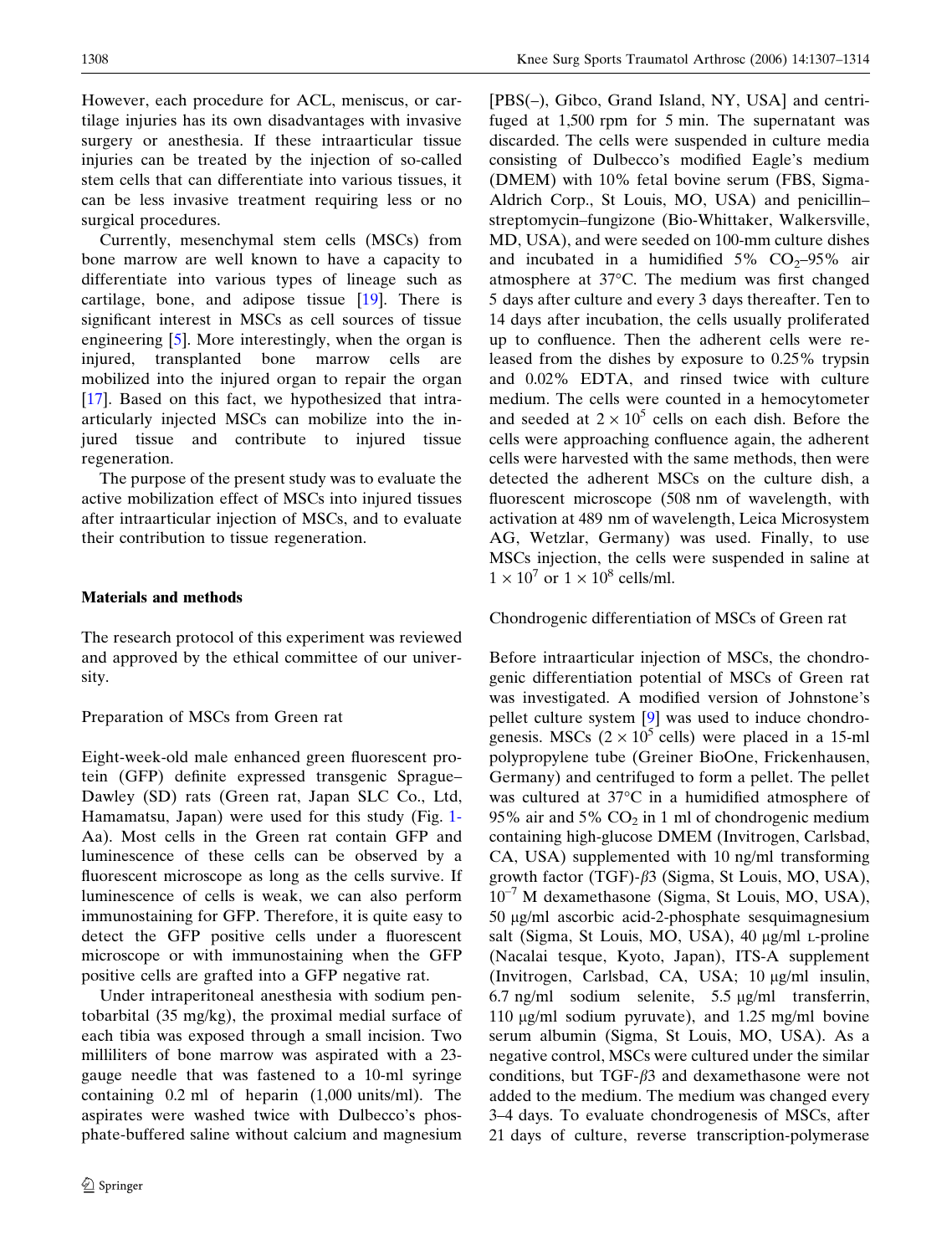<span id="page-2-0"></span>

Fig. 1 Fluorescent microscopic view, cell proliferation, and chondrogenesis of MSCs isolated from Green rat. A a Green rat. b Fluorescent microscopic view of MSCs from Green rat. Magnification 100-fold. The scale indicates 50  $\mu$ m. **B** Cell proliferation of GFP positive MSCs (GFP-MSCs). MSCs were isolated from bone marrow aspirates of Green rats, and were cultured with 10% FBS–DMEM. Population doublings level (PDL) is regarded as zero for culture starting immediately after the primary culture of cells, and calculated to increase according to the equation— $log_2$ [(the number of collected cells)/(the

chain reaction (RT-PCR) analysis using type II collagen and aggrecan primers was performed.

RNA preparation and RT-PCR analysis

Total RNA was prepared from the pellets of Green rat MSCs (passage 4) using the RNeasy micro kit (Qiagen, Tokyo, Japan). Prepared RNA was converted to cDNA using the Superscript<sup>TM</sup> First-Strand Synthesis System for RT-PCR (Invitrogen, Carlsbad, CA, USA) according to the manufacturer's protocol. PCR was performed in a Minicycler (PTC-150, Bio-Rad, Hercules, CA). PCR amplification conditions for aggrecan, type II collagen, and glyceraldehyde-3-phosphate dehydrogenase (GAPDH) were as follows: 94°C for 2 min followed by 35 cycles of  $94^{\circ}$ C for 15 s, 56 $^{\circ}$ C (or for GAPDH:  $58^{\circ}$ C) for 30 s, and  $68^{\circ}$ C for 1 min. The reaction products were resolved by electrophoresis on a 2% agarose gel and visualized with ethidium bromide. The GAPDH primers were designed ourselves,

number of seeded cells)}. C Evaluation of chondrogenesis of Green rat MSCs using RT-PCR analysis. In  $D(+)$  group (the pellet cultured with chondrogenic medium containing  $TGF- $\beta$ 3$ and dexamethasone), PCR products of aggrecan, type II collagen, and GAPDH appeared at 322, 448, and 449 bp, respectively, whereas in  $D(-)$  group (cultured with the medium not contain TGF- $\beta$ 3 and dexamethasone), those of products did not appear. The data shown are typical of three independent experiments  $(n = 3)$ 

the aggrecan and type II collagen primers were as described [[6\]](#page-7-0). The primers were as follows:

aggrecan (forward): 5-TAGAGAAGAAGAGGG GTTAGG-3,

aggrecan (reverse): 5-AGCAGTAGGAGCCAGG GTTAT-3,

type II collagen (forward): 5-GAAGCACATCTGG TTTGGAG-3,

type II collagen (reverse): 5-TTGGGGTTGAGGG TTTTACA-3,

GAPDH (forward): 5-GCCAAAAGGGTCATCA TCTC-3,

GAPDH (reverse): 5-GCCTGCTTCACCACCTT CTT-3.

Surgical protocol and intraarticular injection

Thirty-two normal SD rats (12-week-old, male, Japan SLC; they do not express GFP) were anesthetized with sodium pentobarbital (35 mg/kg, i.p.). After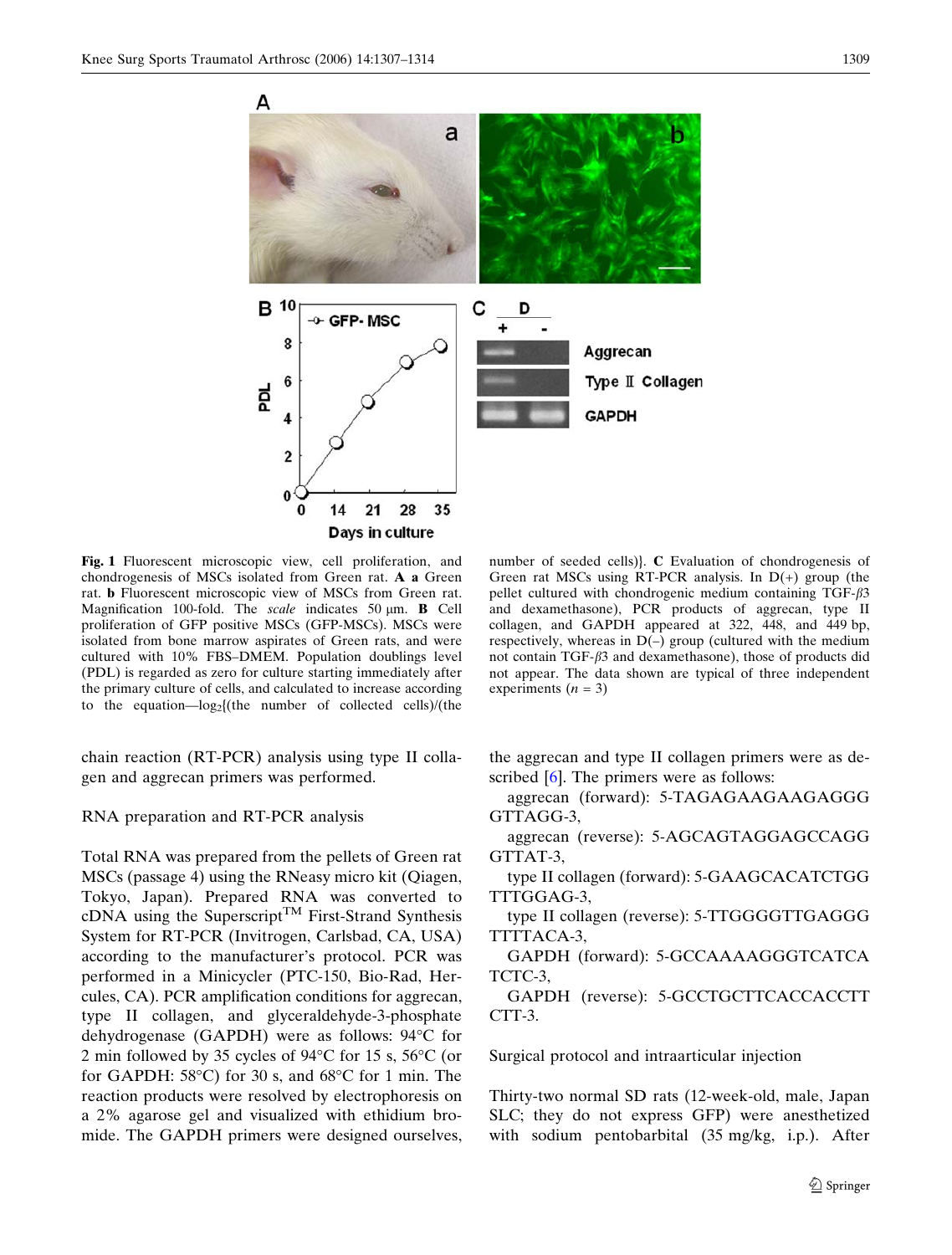both knee joints were exposed through medial parapatellar incision, ACL, medial meniscus, and femoral condyles cartilage were injured with a surgical knife. In the ACL, a transverse incision, which is perpendicular to ligament direction, was created in the middle of ACL. Meniscal injury was created in the central avascular area of the meniscus. Cartilage injury was created in the weight bearing area of femoral condyle. At 3 days after the surgery, in MSCs injection group,  $100 \mu l$  cell suspension containing  $1 \times 10^6$  or  $1 \times 10^7$  cells of Green rat MSCs was injected into the injured joint via a medial approach with a 26-gauge needle under general anesthetization using sodium pentobarbital. We injected MSCs into 8 knees for each cell-transplanted group. The contralateral knees were served as a control in which only 100 µl saline was injected. On the other hand, in the sham-operation group, the knee joints were exposed with the same incision, and were closed without operation for tissue injury. Three days after surgery, 100 µl of the cell suspension containing  $1 \times 10^6$  or  $1 \times 10^{7}$  cells of GFP labeled MSCs was injected with same method above under anesthesia. We injected MSCs in 8 knees for each sham-operation group. All rats moved freely in the cage after surgery.

# Fluorescent microscopic observation and immunohistochemical or histological examination

To evaluate whether injected MSCs could mobilize into the injured tissue at 4 weeks after MSCs injection, SD rats were sacrificed with an intraperitoneal injection of sodium pentobarbital at 4 weeks after MSCs injection. After both knee joints were exposed, ACL, medial menisci, and femoral condyles were obtained in each group. The tissues were fixed in 4% paraformaldehyde and decalcified in EDTA. They were embedded in plastic legin (Technovit  $8100^\circ$ , Okenshoji Co., Ltd, Tokyo, Japan) and cut into 5-um sections. GFP positive cells on unstained slices were observed under a fluorescent microscope. To detect the injected GFP positive cells, immunohistochemical examination using anti-GFP monoclonal antibody (JL-8, BD Biosciences, Clontech, Tokyo, Japan) was also performed. Initially, the GFP luminescence was planned to be observed with a fluorescence microscope. However, because the wavelength of the marrow cells from SD rats was often similar to that of GFP, the implanted MSCs were observed using anti-GFP monoclonal antibody immunostaining in this study, when detection of GFP positive cell was difficult or obscure. For histological examination, the sections were stained with hematoxylin–eosin (HE) or toluidine blue.

# **Results**

Morphology, expansion, and chondrogenic differentiation of MSCs

Mesenchymal stem cells of Green rats on culture dishes had green fluorescence (Fig. [1A](#page-2-0)b), and they were proliferating at least up to 35 days, maintaining a spindle shape (Fig. [1B](#page-2-0)). To obtain large number of cells for MSCs injection, we decided to use MSCs up to passage 4. RT-PCR analysis of the pellet cultures of Green rat MSCs demonstrated that type II collagen and aggrecan mRNA expression was able to be detected in the pellets cultured with chondrogenic dif-ferentiation medium (Fig. [1C](#page-2-0),  $D +$ ), while in the pellets cultured without TGF- $\beta$ 3 and dexamethasone, mRNA expression of those markers could not be detected (Fig.  $1C$  $1C$ ,  $D$  –). Thus, these results obtained by RT-PCR analysis demonstrated that Green rat MSCs have chondrogenic differentiation potential.

Fluorescent microscopic observation and immunohistochemical or histological examination

In the group in which  $1 \times 10^6$  MSCs were injected into the tissue injured knee joints, examination with the fluorescent microscope and HE staining showed that injected MSCs were able to mobilize in the injured portion of the ACLs in all 8 knees (Fig. [2](#page-4-0)c). In contrast, injected MSCs were not able to mobilize in cartilage of the femoral condyles and the medial menisci at 8 knees (Fig. [2a](#page-4-0), b, e, f). There was no remarkable tissue regeneration in this group.

In the group in which  $1 \times 10^6$  MSCs were injected in the sham-operation knee, examination with the fluorescent microscope showed that GFP positive cells were not observed on the medial femoral condyles cartilage, medial menisci, and ACL with the fluorescence microscope (data not shown).

In the group of  $1 \times 10^7$  MSCs were injected into the tissue injured knee joints, GFP positive cells were observed in the injured portion of the femoral condyles cartilage (Fig. [3a](#page-5-0)), medial menisci (Fig. [3](#page-5-0)c, arrows) in 6 of 8 knees and the ACL (data not shown) in all 8 knees, respectively. Moreover, extracellular matrix stained by toluidine blue was present around GFP positive cells in the injured portion of the femoral condyles cartilage and medial menisci (Fig. [3b](#page-5-0), d).

In the group of  $1 \times 10^7$  MSCs were injected in the sham-operation knee, GFP positive cells were sparsely adhered to normal ACL and medial meniscus in 5 of 8 knees (data not shown).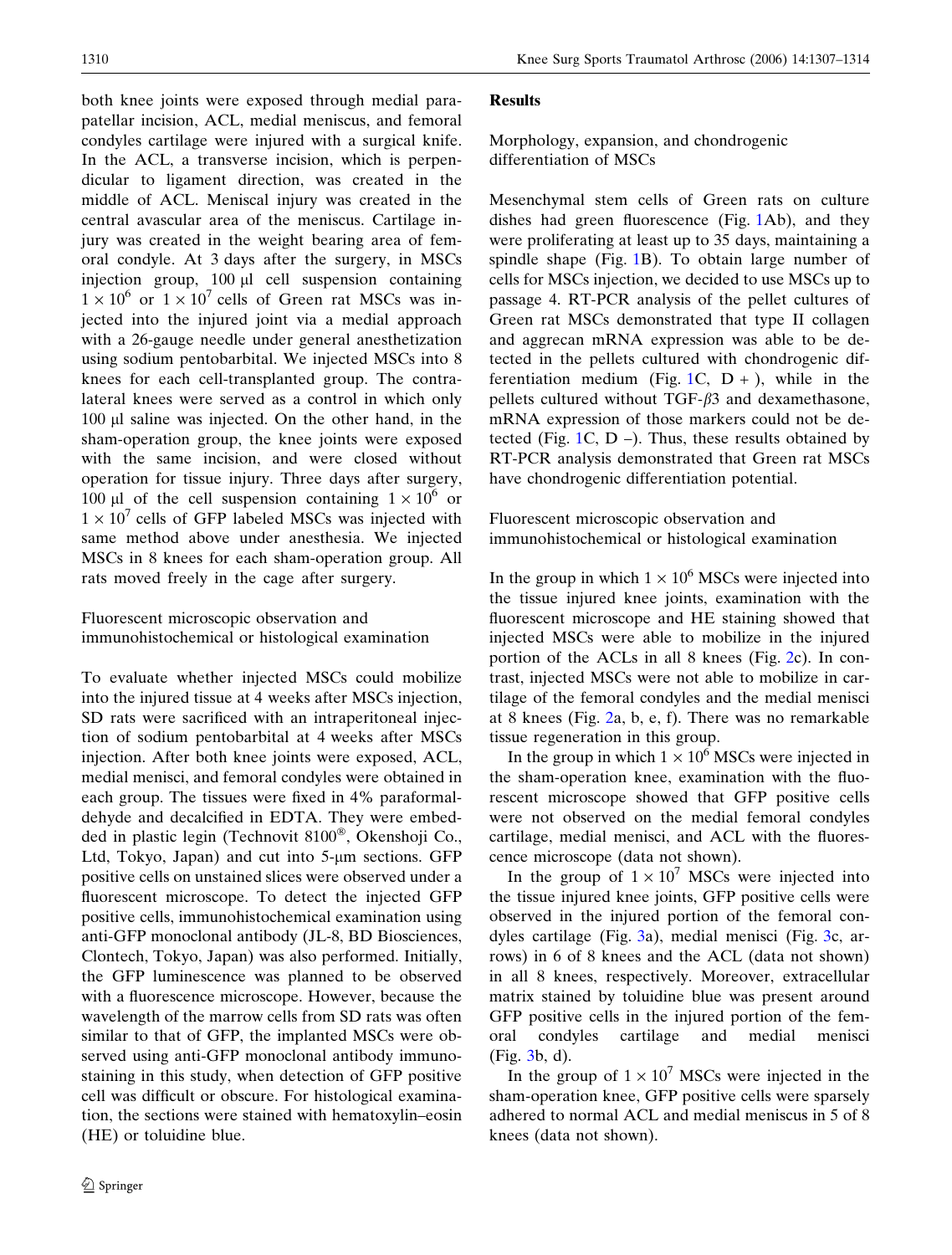<span id="page-4-0"></span>Fig. 2 Typical of fluorescent microscopic views (a–d) and HE staining (e–g) in the group in which  $1 \times 10^6$  MSCs were injected into the tissue injured knee joints. GFP positive cells could not be observed in the injured portion of medial femoral condyles (a) and medial menisci (b) in all 8 knees. GFP positive cells could mobilize in the injured portion of the ACL in all 8 knees (c, square of dotted line). d An enlarged image of square of dotted line.  $a, c, e, g$ Magnification 200-fold. The scale indicates 50  $\mu$ m. b, f Magnification 100-fold. The scale indicates  $100 \mu m$ 



In the groups in which multiple tissue injuries were created, but any MSCs were not injected, no GFP positive cells were detected in the injured ACL, meniscus, or cartilage of femoral condyle, showing no apparent tissue regeneration at the injured site.

Unexpectedly, free bodies of scar tissue with fibroblastic-like cells were observed in the knee joints in 5 of 8 knees (data not shown) in the tissue injured knee and sham-operated knee in which  $1 \times 10^7$  MSCs were injected, although scar tissues were not observed in the group of  $1 \times 10^6$  MSCs injection.

### Discussion

In this study, after multiple tissue injuries including ACL, medial meniscus, and cartilage of femoral condyles had been created, ex vivo expanded MSCs were injected into the joints. Results demonstrated the mobilization of MSCs into the injured site of those tissues. More interestingly, those mobilized MSCs contributed to the tissue regeneration, showing extracellular matrix synthesis around the cells. Especially, mobilization of MSCs and tissue regeneration was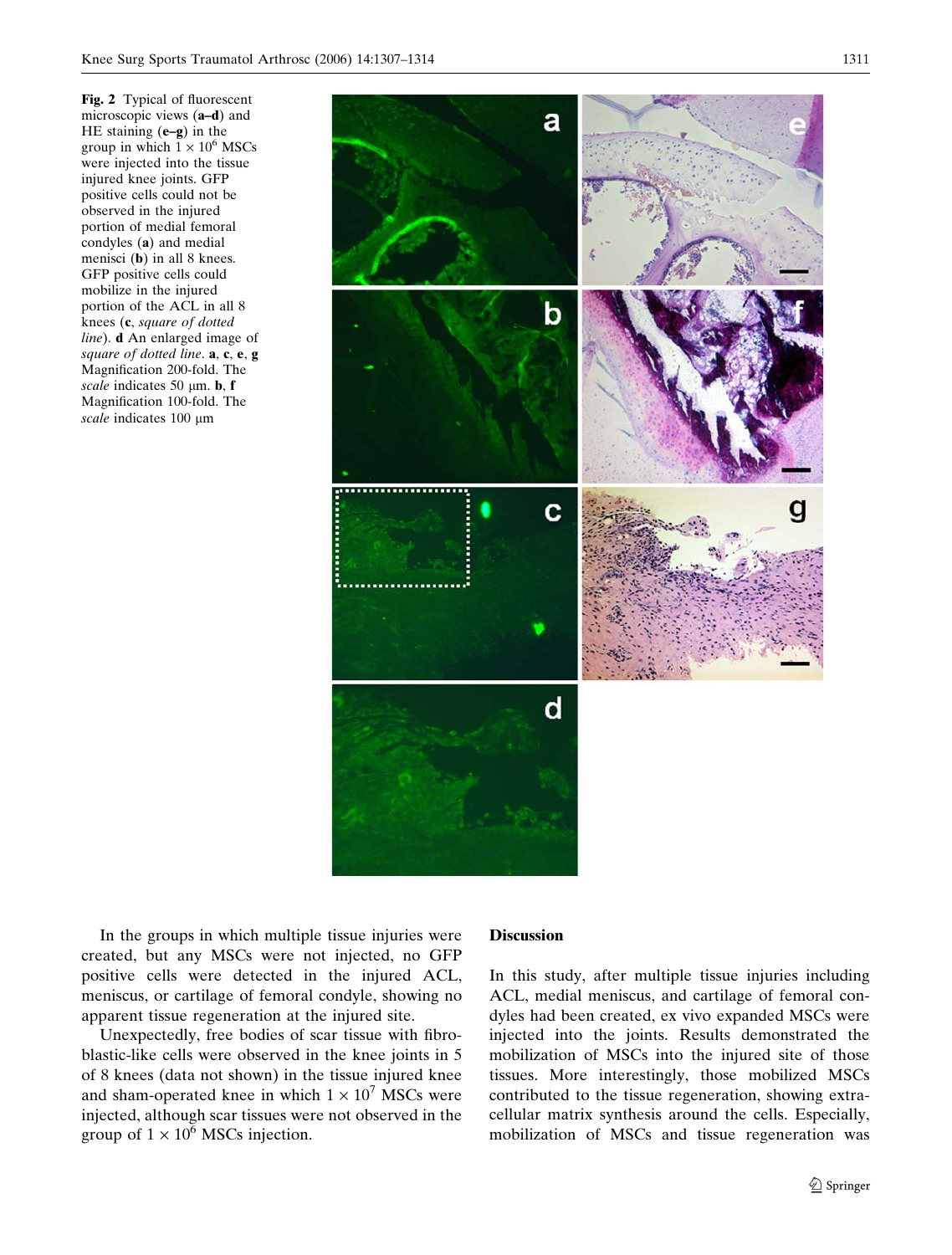<span id="page-5-0"></span>Fig. 3 Typical of fluorescent microscopic views (a), immunohistochemical staining using anti-GFP antibody (c) and toluidine blue staining  $(b, d)$  in the group in which  $1 \times 10^7$  MSCs were injected into the tissue injured knee joints. GFP positive cells were observed in the injured portion of the medial femoral condyles cartilage (a), medial menisci (c, the arrows show GFP positive cells). Extracellular matrix stained by toluidine blue was present around GFP positive cells in the injured portion of the medial femoral condyles cartilage (b) and medial menisci (d). a, b, c, d Magnification 400-fold. a, c The scale indicates 25  $\mu$ m. **b**, **d** The scale indicates 50  $\mu$ m

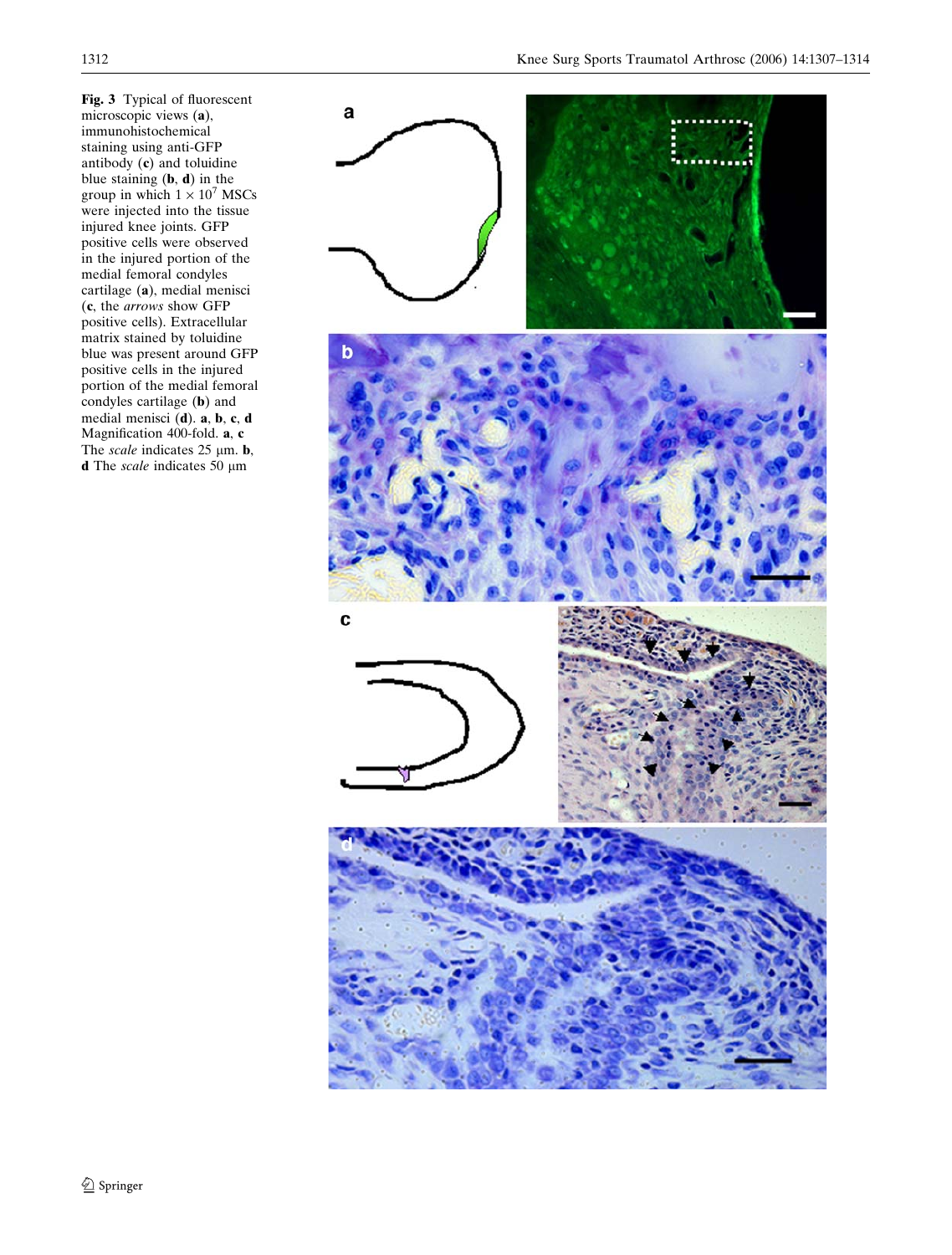clearly observed when  $1 \times 10^7$  MSCs were injected into the joints of SD rats.

Orthopedic surgeons often have a chance to treat patients with ACL injuries, meniscal injuries, or cartilage injuries in the knee joints. Because those tissues have limited healing potential due to their own anatomical characteristics, surgical treatments are often indicated after adequate periods of conservative treatments. There have been many surgical treatments for ACL, meniscus, or cartilage injuries, and favorable clinical results have been reported. However, even though we can choose any arthroscopically assisted surgical treatments, some incisions and lumbar or general anesthesia is necessary.

One simple potential strategy for tissue repair is the transplantation of pluripotent stem cells such as MSCs to the injured site by intraarticular injection of the cells to the knee joint for the repair of ACL or meniscal injuries or cartilage defects.

Among several pluripotent stem cells, MSCs from bone marrow have been in the spotlight as cell sources for cartilage repair. MSCs are the cell population of undifferentiated cells isolated from adult tissue, which have the capacity to differentiate into mesodermal lineages, such as bone, cartilage, fat, muscle, or other tissues. MSCs from bone marrow can be expanded in culture and differentiated into the desired lineage with the application of specific growth factors or bioactive molecules. MSCs have several potential advantages for tissue regeneration. We believe that these MSCs from bone marrow are the most clinically promising stem cells [[5,](#page-7-0) [19](#page-7-0)].

In this study, we confirmed chondrogenic-differentiating potential of MSCs from Green rats as shown in RT-PCR evaluation for type II collagen and aggrecan. As for the differentiation of MSCs to different lineages and their contribution for tissue regeneration, we have reported several studies. Ito et al. transplanted MSCs hybridized with hydroxyapatite to the tibias of SD rats without co-culture. They demonstrated that excellent bone formation and differentiation of transplanted MSCs of Green rats into osteoblast-like cells, showing their osteogenic potential [\[7](#page-7-0)]. Izuta et al. reported that using an organ culture model, transplanted MSCs from Green rats into meniscal defect could survive and proliferate with synthesis of abundant extracellular matrix around the cells [\[8](#page-7-0)]. Yamasaki et al. seeded MSCs from Green rats into freeze-thawed normal meniscus as a scaffold, and demonstrated that transplanted MSCs survived and contributed to synthesis of extracellular matrix  $[24]$  $[24]$ . Thus, transplantation of MSCs has been proven to be an effective method for tissue regeneration.

There is an interesting phenomenon about bone marrow cell transplantation for tissue repair. Petersen et al. transplanted conventional bone marrow of male rat to syngeneic female rat with an injured liver. They reported that a proportion of the regenerated hepatic cells were shown to be donor bone marrow-derived [\[17](#page-7-0)]. Possible explanation for this fact is that some kind of signal, such as cytokines from the injured site regulated the transplanted cells and affect on a differentiation of the cell into the site-specific cells.

We also confirmed cell mobilization to injured ACL, or meniscus, or cartilage when MSCs were transplanted in the joints. When  $1 \times 10^7$  MSCs were injected into the joints, transplanted cells mobilized more effectively to the injured tissue compared to injection of  $1 \times 10^6$  MSCs.

Regarding the contribution of MSCs for tissue regeneration, there have been several studies. Toma et al. demonstrated that directly injected MSCs into the heart could differentiate into myocardial cell [\[22](#page-7-0)]. Wakitani et al. reported that MSCs embedded in collagen gel was transplanted to  $3 \text{ mm} \times 6 \text{ mm}$  of fullthickness cartilage defect of rabbits, and excellent repair of the defected cartilage was observed successfully [\[23](#page-7-0)]. These results suggest that MSCs could differentiate into several lineages depended on transplanted site, namely, have in situ differentiation potential in the transplanted site. In this study, MSCs were injected into knee joint in which ACL, meniscus, and cartilage injuries had been created. We demonstrated that transplanted MSCs could mobilize in the injured tissues and generate extracellular matrix stained by toluidine blue in the cartilage and the meniscus, showing in situ differentiation of MSCs. To elucidate the mobilization mechanism of MSCs, detection of cytokines released from the injured site or expression analysis of receptors on MSCs received signals of cytokines will be definitely necessary in future studies.

Recently, Murphy et al. injected  $1 \times 10^7$  cells of MSCs into the caprine knee joint of osteoarthritis induced by complete excision of the medial meniscus and resection of the ACL [[14\]](#page-7-0). They observed that at 6 weeks after the injection, degeneration of the articular cartilage, osteophytic remodeling, and subchondral sclerosis were reduced compared with control group. Our results is consistent with their results regarding MSCs' contribution for injured tissue regeneration, although we have focused acute trauma, such as ACL, meniscus, or cartilage injuries rather than osteoarthritis. Moreover and difference from their study, we made a group in which MSCs were transplanted into sham-operation group to evaluate the mobilization effect of MSCs to injured tissue.